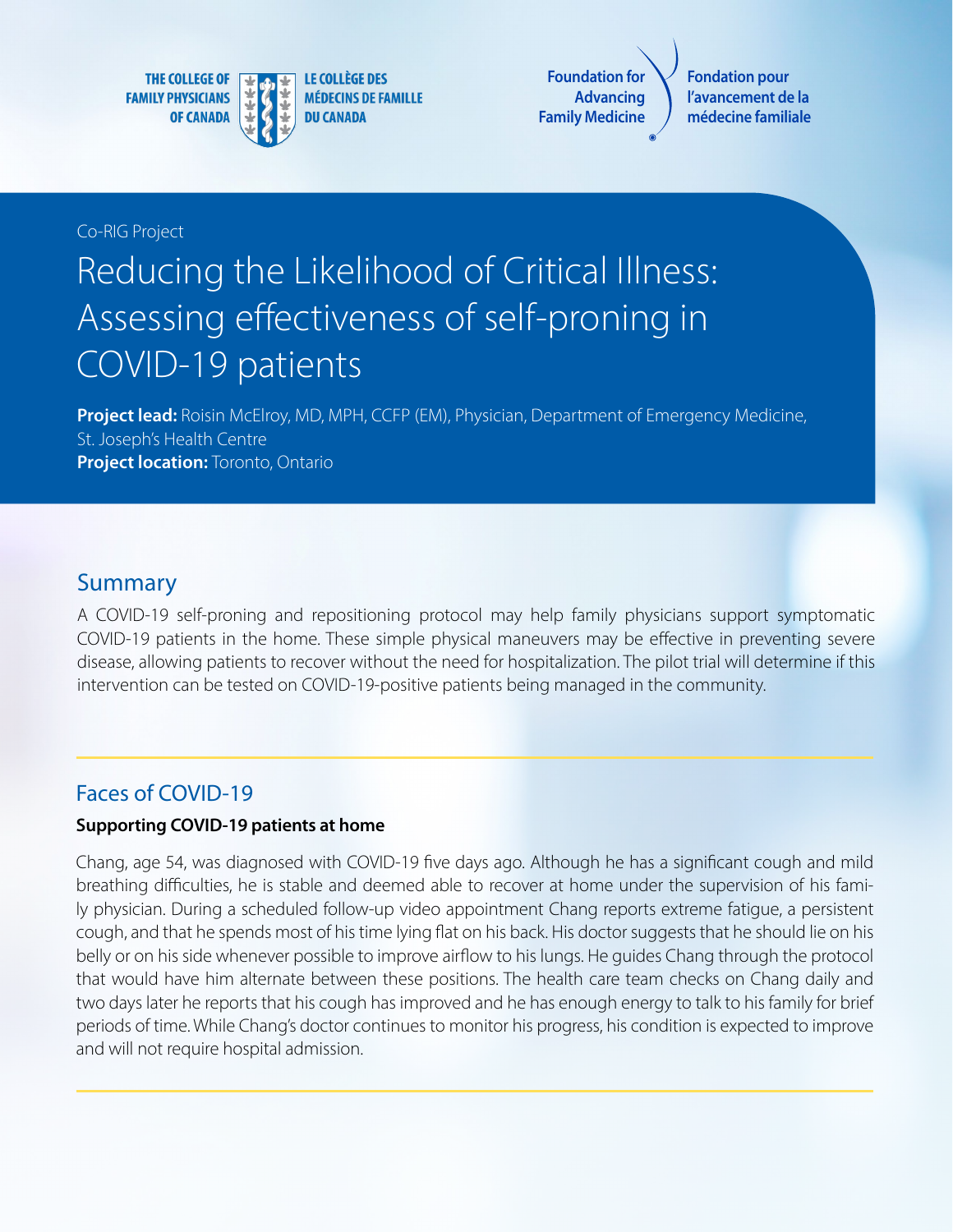## Project detail

Most of the available COVID-19 treatments are focused on patients who are critically ill, not those with moderate symptoms who are able to breathe on their own. As COVID-19 continues to circulate, health care providers need more therapy options for outpatients to prevent mild cases of COVID-19 from becoming more severe.

Aware that self-proning and positioning improves oxygenation in hospitalized patients with moderate COVID-19 illness, Dr. Roisin McElroy and her colleagues at St. Joseph's Health Centre in Toronto wanted to explore whether these maneuvers might be similarly beneficial for symptomatic COVID-19-positive patients recovering at home. With Co-RIG funding they developed a pilot trial to further investigate this. Their goal was to test this simple intervention and provide important feasibility data that could pave the way for a main trial to evaluate the benefits and limitations of a home self-proning protocol on COVID-19 disease progression and severity.

The protocol was piloted and evaluated in the emergency department of St. Joseph's Health Centre in Toronto. The hospital serves a diverse socioeconomic and multi-ethnic population including a number of communities disproportionately affected by the pandemic.

### Impact

- **• Enhancing family medicine:** Dr. McElroy's innovation offers a therapeutic option for family physicians providing virtual health assessments for patients with moderate COVID-19 symptoms who do not require hospitalization.
- **• Building capacity:** A home self-proning and repositioning protocol can potentially mitigate disease progression in COVID-19 patients at risk of complications, preventing hospital admission, intensive care unit use, or death.

# Results to date

An internal pilot trial was designed to assess the feasibility of a full randomized controlled trial. Results will be made available once it is completed. Of note to date:

• The pilot includes a group of screened and enrolled patients.

**• Furthering research:** Data informing outpatient management strategies of COVID-19 are limited. Randomized controlled trials are needed to better understand the benefits and limitations of proning in patients with COVID-19. This pilot trial lays critical groundwork for a larger scale trial to do so.

- Patients who were enrolled in the pilot remain in it.
- Patients who adhered to the treatment protocols indicated that they were reasonable.